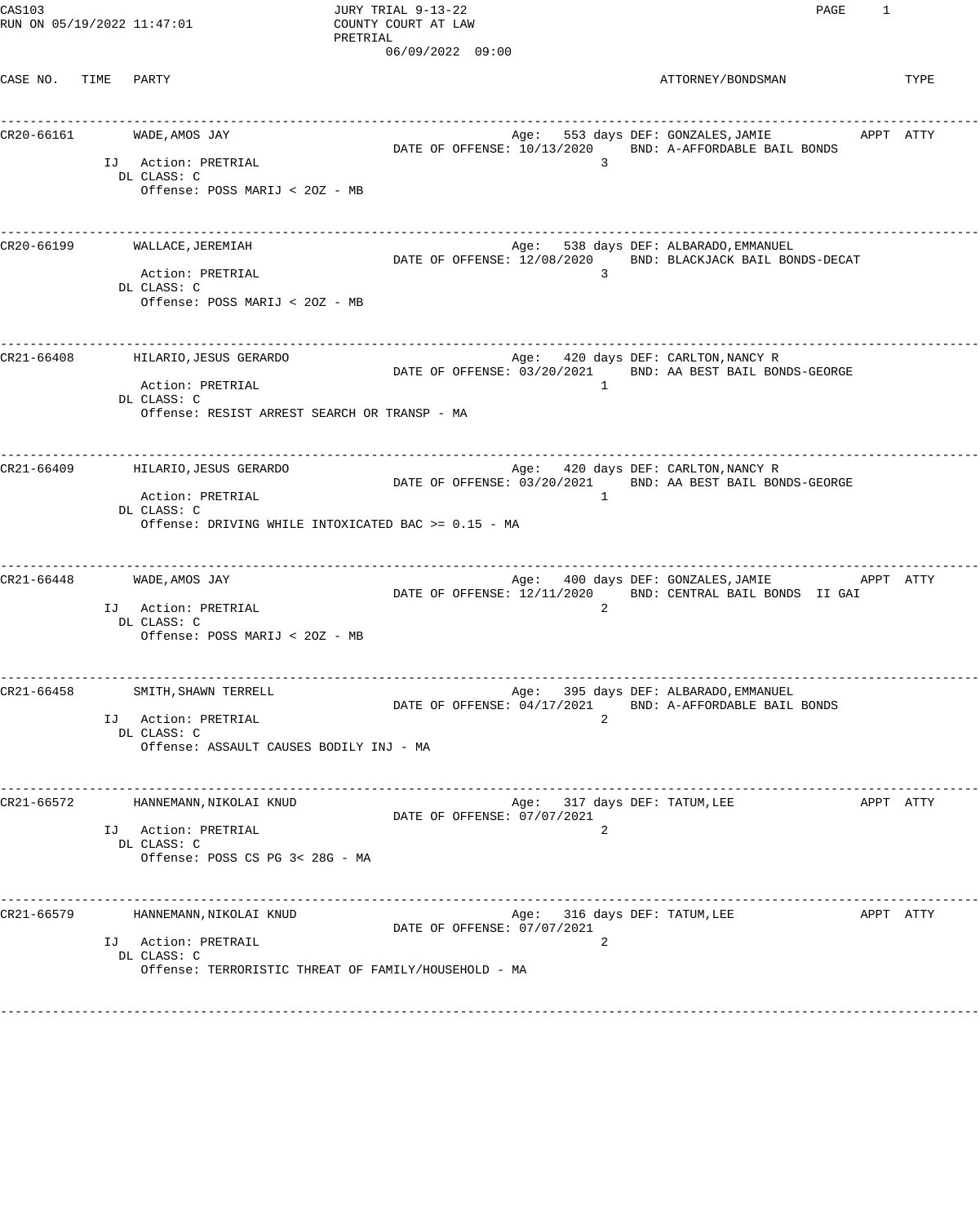CAS103 JURY TRIAL 9-13-22 PAGE 2 RUN ON 05/19/2022 11:47:01 COUNTY COURT AT LAW

PRETRIAL 06/09/2022 09:00

CASE NO. TIME PARTY TYPE

| CR21-66642 | BUTLER, RAYMOND JOSEPH<br>IJ Action: PRETRIAL<br>DL CLASS: C<br>Offense: CRIMINAL MISCHIEF >=\$100<\$750-GPD - MB          |                                   | $\overline{1}$                                | DATE OF OFFENSE: 08/09/2021 BND: CENTRAL BAIL BONDS II GAI                                                  |  |
|------------|----------------------------------------------------------------------------------------------------------------------------|-----------------------------------|-----------------------------------------------|-------------------------------------------------------------------------------------------------------------|--|
| CR21-66643 | BUTLER, RAYMOND JOSEPH<br>IJ Action: PRETRIAL<br>DL CLASS: C<br>Offense: CRIMINAL MISCHIEF >=\$100<\$750 - MB              |                                   | $\mathbf{1}$                                  | Age: 266 days DEF: GONZALES, JAMIE<br>APPT ATTY<br>DATE OF OFFENSE: 08/11/2021 BND: A-AFFORDABLE BAIL BONDS |  |
| CR22-66797 | BUTLER, RAYMOND JOSEPH<br>IJ Action: PRETRIAL<br>DL CLASS: C<br>Offense: UNLAWFUL RESTRAINT - MA                           | DATE OF OFFENSE: 12/24/2021       | 1                                             |                                                                                                             |  |
| CR22-66803 | ROMINE, CHEYENNE DAKOTA<br>Action: PRETRIAL<br>DL CLASS: C<br>Offense: DRIVING WHILE INTOXICATED - MB                      |                                   | $\mathbf{1}$                                  | Age: 140 days DEF: SULLIVANT,LARRY B.<br>DATE OF OFFENSE: 01/01/2022 BND: A-AFFORDABLE BAIL BONDS           |  |
| CR22-66843 | ----------------------------<br>SERRANO, EVELIO MORENO<br>Action: PRETRIAL<br>Offense: FAIL TO CONTROL SPEED-APPEAL - MC   |                                   | Age: 101 days DEF: SMITH,J CHANCE<br>$\sim$ 1 | DATE OF OFFENSE: 12/06/2021 BND: J. CHANCE SMITH ATTY. AT L                                                 |  |
| CR22-66849 | BESHEAR, BENJAMIN BAILEY<br>Action: PRETRIAL<br>DL CLASS: X<br>Offense: FAIL TO IDENTIFY GIVING FALSE/FICTITIOUS INFO - MB | --------------------------------- | Age: 98 days DEF: PRO SE<br>$\mathbf{1}$      | DATE OF OFFENSE: 02/26/2022 BND: CENTRAL BAIL BONDS II GAI                                                  |  |
| CR22-66850 | AGUILERA, ISSIAH JOSE<br>Action: PRETRIAL<br>DL CLASS: C<br>Offense: POSS MARIJ < 20Z - MB                                 | DATE OF OFFENSE: 01/06/2022       | Age: 98 days DEF: PRO SE<br>$\mathbf{1}$      | BND: A-AFFORDABLE BAIL BONDS                                                                                |  |
| CR22-66851 | FARROW, CARL DAVID<br>Action: PRETRIAL<br>DL CLASS: C<br>Offense: POSS MARIJ < 20Z - MB                                    | DATE OF OFFENSE: 02/08/2022       | Age: 98 days DEF: PRO SE<br>1                 | BND: A-AFFORDABLE BAIL BONDS                                                                                |  |
|            |                                                                                                                            |                                   |                                               |                                                                                                             |  |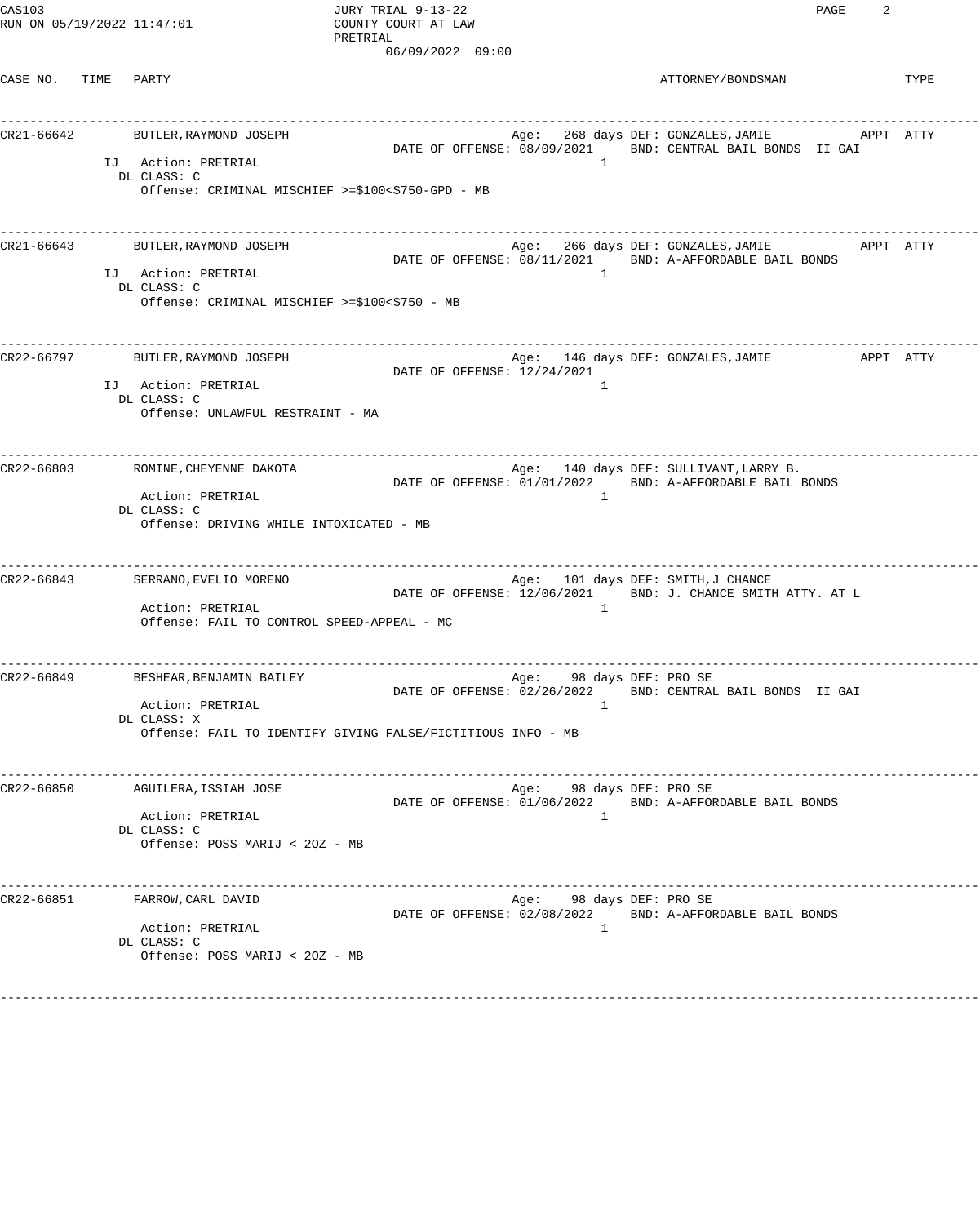CAS103 JURY TRIAL 9-13-22 PAGE 3 RUN ON 05/19/2022 11:47:01 COUNTY COURT AT LAW

PRETRIAL 06/09/2022 09:00

CASE NO. TIME PARTY TYPE

| CR22-66852 | CARTER,RUBEN MICHAEL<br>Action: PRETRIAL<br>DL CLASS: C<br>Offense: POSS MARIJ < 20Z - MB                          |                             | $\overline{1}$                             | Age: 98 days DEF: SANDEL, RYNE T<br>DATE OF OFFENSE: 12/28/2021 BND: BLACKJACK BAIL BONDS-DECAT                   |
|------------|--------------------------------------------------------------------------------------------------------------------|-----------------------------|--------------------------------------------|-------------------------------------------------------------------------------------------------------------------|
| CR22-66854 | AWAD, ALEC IBRAHIM<br>Action: PRETRIAL<br>DL CLASS: C<br>Offense: UNL CARRYING WEAPON - MA                         |                             | Age: 98 days DEF: PRO SE<br>$\overline{1}$ | DATE OF OFFENSE: 02/07/2022 BND: A-AFFORDABLE BAIL BONDS                                                          |
| CR22-66855 | FARROW,CARL DAVID<br>Action: PRETRIAL<br>DL CLASS: C<br>Offense: THEFT PROP >= $$100<$750$ - MB                    |                             | Age: 98 days DEF: PRO SE<br>$\overline{1}$ | DATE OF OFFENSE: 02/08/2022 BND: A-AFFORDABLE BAIL BONDS                                                          |
| CR22-66856 | KNIRSCH, YANG YANG<br>Action: PRETRIAL<br>DL CLASS: C<br>Offense: FAIL TO ID FUGITIVE INTENT GIVE FALSE INFO - MA  |                             | $\overline{1}$                             | Age: 98 days DEF: BISWAS,SANJAY KUMAR<br>APPT ATTY<br>DATE OF OFFENSE: 02/20/2022 BND: BLACKJACK BAIL BONDS-DECAT |
| CR22-66864 | LESH,JARED WAYNE<br>Action: PRETRIAL<br>DL CLASS: C<br>Offense: DRIVING WHILE INTOXICATED/OPEN ALCH CONTAINER - MB |                             | $\mathbf{1}$                               | Age: 98 days DEF: SULLIVANT, LARRY B.<br>DATE OF OFFENSE: 02/18/2022 BND: BLACKJACK BAIL BONDS-DECAT              |
| CR22-66865 | SHAW, CLAYTON SHANE<br>Action: PRETRIAL<br>DL CLASS: C<br>Offense: DRIVING WHILE INTOXICATED BAC >= 0.15 - MA      |                             | $\mathbf{1}$                               | Age: 98 days DEF: COMER, DERRELL L.<br>DATE OF OFFENSE: 02/16/2022 BND: A-AFFORDABLE BAIL BONDS                   |
| CR22-66866 | SHAW, CLAYTON SHANE<br>Action: PRETRIAL<br>DL CLASS: C<br>Offense: RESIST ARREST SEARCH OR TRANSP - MA             | DATE OF OFFENSE: 02/16/2022 | $\overline{1}$                             | Age: 98 days DEF: COMER, DERRELL L.<br>BND: A-AFFORDABLE BAIL BONDS                                               |
| CR22-66867 | WILLIAMS, BRYAN JAMES<br>Action: PRETRIAL<br>DL CLASS: C<br>Offense: THEFT PROP <\$100 W/PREV CONVIC - MB          | DATE OF OFFENSE: 12/26/2021 | Age: 97 days DEF: PRO SE<br>$\overline{1}$ | ______________________<br>BND: CENTRAL BAIL BONDS II GAI                                                          |
|            |                                                                                                                    |                             |                                            |                                                                                                                   |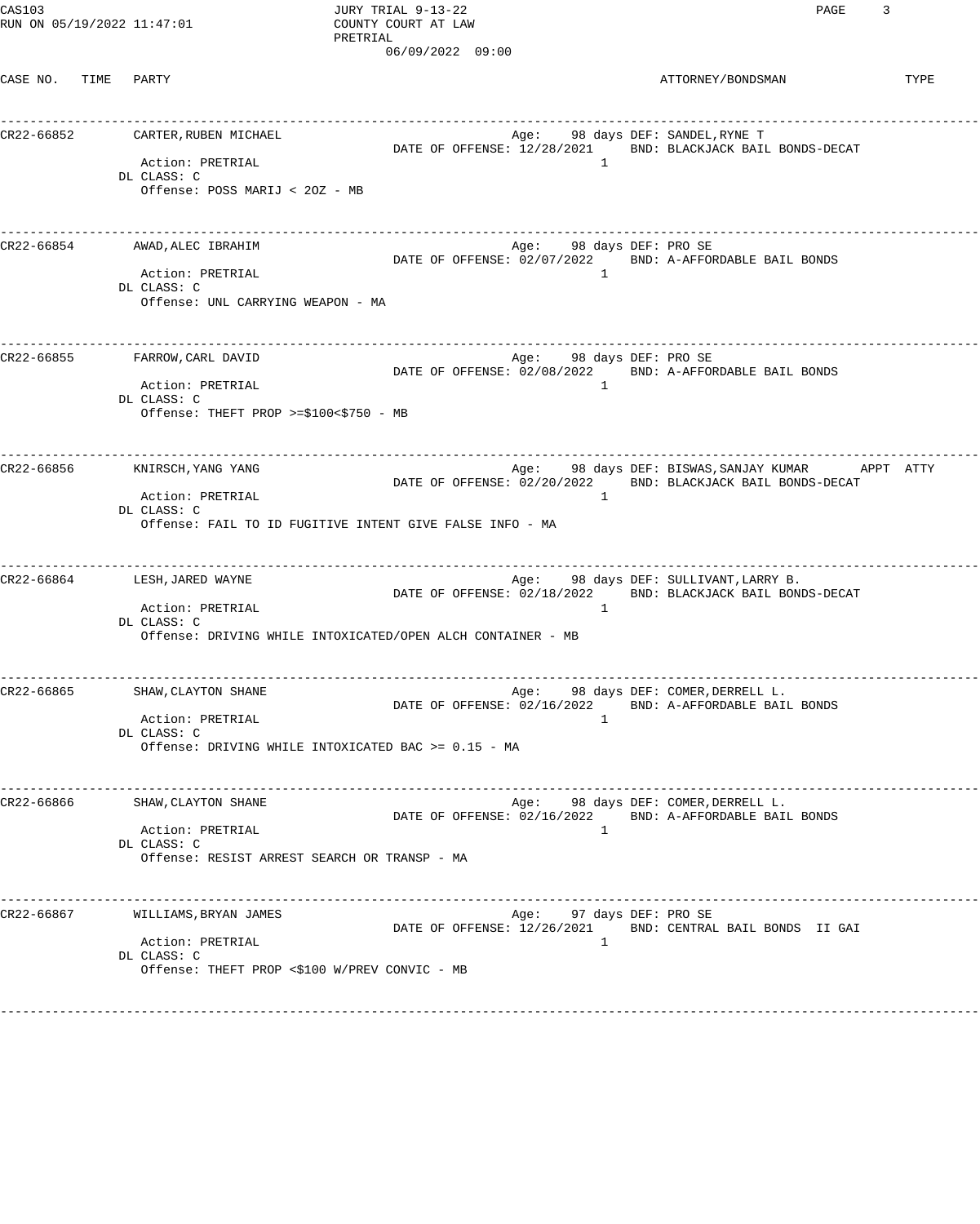CAS103 JURY TRIAL 9-13-22 PAGE 4 RUN ON 05/19/2022 11:47:01 COUNTY COURT AT LAW

PRETRIAL 06/09/2022 09:00

CASE NO. TIME PARTY **Example 20** PARTY PONDSMAN ATTORNEY/BONDSMAN

| CR22-66868 | -----------------------------------<br>WOLTERS, TERRANCE JASON<br>Action: PRETRIAL<br>Offense: SPEED 15 MPH OR MORE OVER POSTED LIMIT-APPEAL - MC |  | Age: 94 days DEF: TATUM, LEE<br>DATE OF OFFENSE: 02/20/2022 | $\mathbf{1}$   | BND: TATUM, LEE                                                                                                           |
|------------|---------------------------------------------------------------------------------------------------------------------------------------------------|--|-------------------------------------------------------------|----------------|---------------------------------------------------------------------------------------------------------------------------|
| CR22-66870 | SPITZIG, STEVEN C<br>Action: PRETRIAL<br>DL CLASS: C<br>Offense: SALE TO MINORS - ALCOHOL - MA                                                    |  | Age: 90 days DEF: PRO SE                                    | $\mathbf{1}$   | DATE OF OFFENSE: 12/10/2021 BND: PERSONAL BAIL BOND,                                                                      |
|            | CR22-66871 LANE, JOHNNY LEE<br>Action: PRETRIAL<br>DL CLASS: C<br>Offense: DRIVING WHILE INTOXICATED BAC >= 0.15 - MA                             |  |                                                             | $\mathbf{1}$   | Age: 90 days DEF: FISHER,HEATHER M.               APPT   ATTY<br>DATE OF OFFENSE: 01/22/2022 BND: A-AFFORDABLE BAIL BONDS |
|            | CR22-66874 SHELL, RICKEY DWAYNE<br>Action: PRETRIAL<br>DL CLASS: C<br>Offense: DRIVING WHILE INTOXICATED BAC >= 0.15 - MA                         |  | Age: 90 days DEF: TATUM,LEE                                 | $\mathbf{1}$   | DATE OF OFFENSE: 02/27/2022 BND: A-AFFORDABLE BAIL BONDS                                                                  |
|            | CR22-66875 RINCON-DE-ATKINSON, DEVEN ROMAN<br>Action: PRETRIAL<br>DL CLASS: C<br>Offense: POSS MARIJ < 20Z - MB                                   |  |                                                             | $\mathbf{1}$   | Age: 90 days DEF: COMER,DERRELL L.<br>DATE OF OFFENSE: 12/01/2021 BND: A-AFFORDABLE BAIL BONDS                            |
| CR22-66876 | RODRIGUEZ,JONATHAN DAMIAN<br>Action: PRETRIAL<br>DL CLASS: C<br>Offense: POSS MARIJ < 20Z - MB                                                    |  | Age: 90 days DEF: TATUM,LEE                                 | $\mathbf{1}$   | DATE OF OFFENSE: 11/21/2021 BND: BLACKJACK BAIL BONDS-JACKS                                                               |
| CR22-66877 | OLGUIN, ERNESTO<br>Action: PRETRIAL<br>DL CLASS: C<br>Offense: POSS MARIJ < 20Z - MB                                                              |  | Age:                                                        | $\overline{1}$ | 90 days DEF: PRO SE<br>DATE OF OFFENSE: 11/19/2021 BND: A-AFFORDABLE BAIL BONDS                                           |
| CR22-66879 | ______________________________<br>BABCOCK, BRODY CHRISTOPHER<br>Action: PRETRIAL<br>DL CLASS: C<br>Offense: POSS MARIJ < 20Z - MB                 |  | Age: 90 days DEF: PRO SE                                    | $\mathbf{1}$   | DATE OF OFFENSE: 01/30/2022 BND: PERSONAL RECOGNIZANCE,                                                                   |
|            |                                                                                                                                                   |  |                                                             |                |                                                                                                                           |